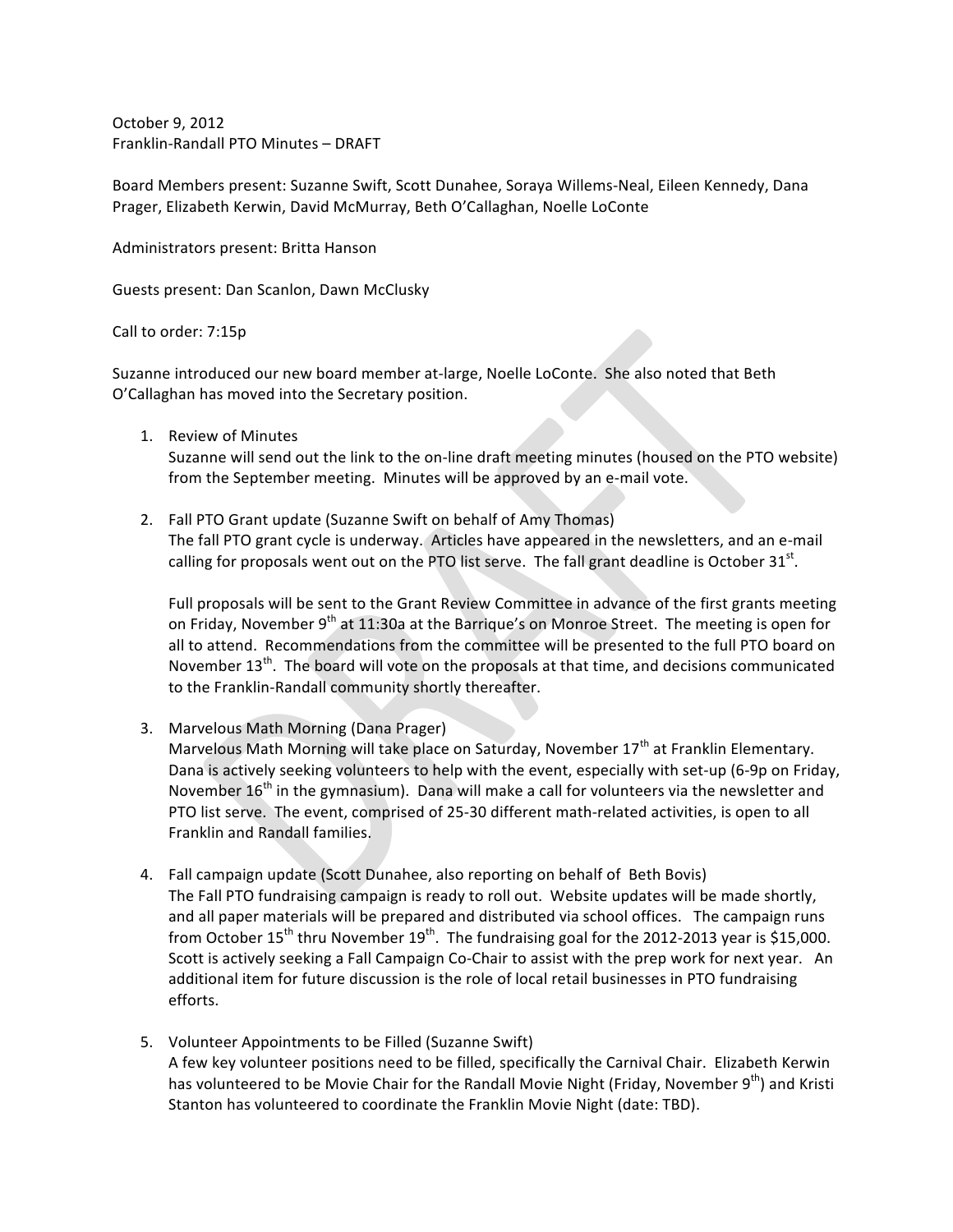## 6. Newsletter (Suzanne Swift)

The PTO Newsletter will be going online this fall. Original concerns over accessibility have been addressed and the newsletter will be distributed via e-mail and paper for a few weeks to allow families to get used to the new format. On-line distribution seems to be accessible for most families at this time and on-line software may allow families to translate newsletters into multiple languages in a more efficient manner. This transition mimics efforts at other local schools, notably Hamilton Middle School and Shorewood Elementary. A sample web shot of last weeks' newsletter was passed around for review.

Stephanie Breiby (Senior Web Editor for UW Hospital and Clinics) has volunteered to help liaise with Constant Contact, the on-line e-mail marketing service used for newsletter distribution, and provide tech support. E-mail addresses for the newsletters will be generated from Infinite Campus, and will be processed by school personnel. Melissa Allan will continue to serve as the Newsletter Coordinator.

The roll-out plan includes a note that will go home with students in the next week. It will contain information on how to self-select for continued paper copies of the newsletter. A second note will go home in Friday Folders. Parallel newsletters (e-version and hard copy) will run for all families for a couple weeks.

## 7. Parking (Dawn McClusky, former PTO President)

The majority of PTO income is from parking cars at Randall during UW football games. Approximately 200 cars are parked both on the lot next to the Randall school playground, and the lot located on Chadbourne Street (which is reserved by contract for the University). It was noted that the parking lots are school district property, while the playground area is municipal property.

The PTO purchases a vendors permit (\$900) from the City of Madison annually to allow parking on the lot for 7 home football games/year. For 2012 the parking fee increased from \$20 to \$25 for the general lot and from \$23 to \$30 for the spots reserved by contract for the University. Projected income from parking for 2012-13 is \$32,500. Expenses, in addition to the permit, include two porta pottys (\$1100/season).

Parking for the spring exhibition game began in 2011 with 53 cars. There has been increase demand each year since. There are no extra permitting fees for the spring game, and the parking fee \$10/spot.

Volunteer recruitment for parking of cars happens via the list serve, phone calls and personalized networking. The time commitment is 15 minutes prior to opening of the lot (which is 3 hours before kick-off) until the lot is full (usually 90 minutes prior to kick-off). No experience is needed and on-site training is available.

The school district insurance policy covers the parking of cars and the additional contract with the UW. Melissa Scholz (Scholz Nonprofit Law, LLC) worked on the current contract. Some future issues to consider include a possible fee increase for the University reserved spots. The board expressed their thanks and gratitude to Dawn and other volunteers for their work – it is vital support for the PTO.